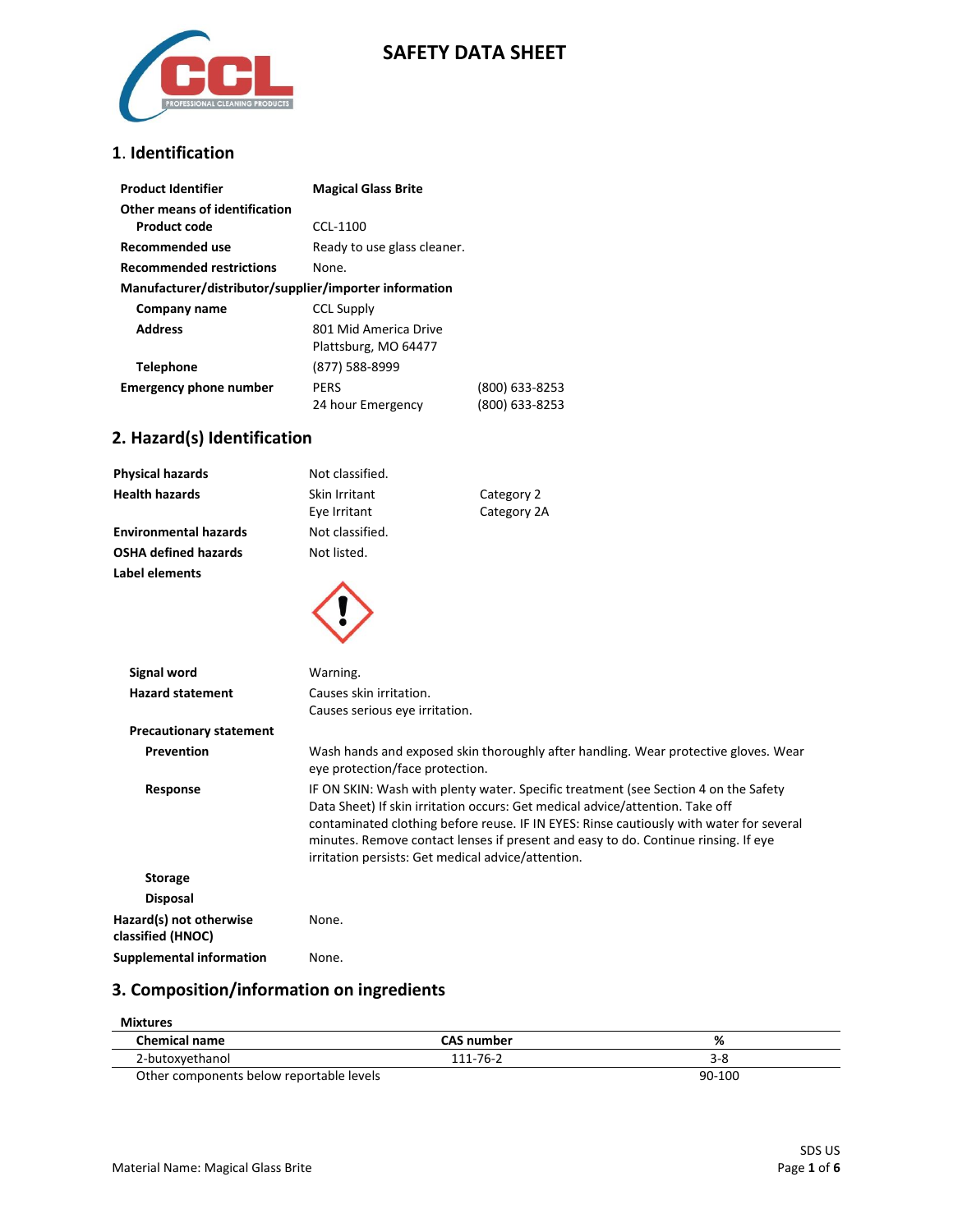## **4. First-aid measures**

| <b>Inhalation</b>                                                            | Move to fresh air if irritated.                                                                                                                              |
|------------------------------------------------------------------------------|--------------------------------------------------------------------------------------------------------------------------------------------------------------|
| <b>Skin contact</b>                                                          | Rinse with water.                                                                                                                                            |
| Eye contact                                                                  | Rinse with water for at least 15 minutes. Remove contact lenses, if present and easy to do.<br>Get medical attention if irritation persists.                 |
| Ingestion                                                                    | Rinse mouth. Get medical attention if symptoms occur. Do not induce vomiting.                                                                                |
| <b>Most important</b><br>symptoms/effects, acute and<br>delayed              | Dermatitis. Rash. May cause an allergic skin reaction.                                                                                                       |
| Indication of immediate<br>medical attention and special<br>treatment needed | Provide general support measures and treat symptomatically. Keep victim under<br>observation. Symptoms may be delayed.                                       |
| <b>General information</b>                                                   | Ensure that medical personnel are aware of the material(s) involved, and take precautions<br>to protect themselves. Wash contaminated clothing before reuse. |

## **5. Fire-fighting measures**

| Suitable extinguishing media                                        | Water fog. Foam. Dry chemical powder. Carbon dioxide (CO <sub>2</sub> ).                         |
|---------------------------------------------------------------------|--------------------------------------------------------------------------------------------------|
| Unsuitable extinguishing<br>media                                   | None known.                                                                                      |
| Specific hazards arising from<br>the chemical                       | During fire, gases hazardous to health may be formed.                                            |
| Special protective equipment<br>and precautions for<br>firefighters | Self-contained breathing apparatus and full protecting clothing must be worn in case of<br>fire. |
| <b>Fire-fighting</b><br>equipment/instructions                      | Move containers from fire area if you can do so without risk.                                    |
| <b>Specific methods</b>                                             | Use standard firefighting procedures and consider the hazards of other involved materials.       |
| <b>General fire hazards</b>                                         | No unusual fire or explosion hazards noted.                                                      |
|                                                                     |                                                                                                  |

### **6. Accidental release measures**

| Personal precautions,<br>protective equipment and<br>emergency procedures | Wear appropriate protective equipment and clothing during clean-up. Wear eye/face<br>protection.                                                                                                                                                                 |
|---------------------------------------------------------------------------|------------------------------------------------------------------------------------------------------------------------------------------------------------------------------------------------------------------------------------------------------------------|
| <b>Methods and materials for</b><br>containment and cleaning up           | Caution $-$ spillages may be slippery.                                                                                                                                                                                                                           |
|                                                                           | Large spills: Stop the flow of material, if this is without risk. Dike the spilled material, where<br>this is possible. Absorb in vermiculite, dry sand or earth and place into containers. Prevent<br>entry into waterways, sewer, basements or confined areas. |
|                                                                           | Small spills: Wipe up with absorbent material (e.g. cloth, fleece). Clean surface thoroughly<br>to remove residual contamination.                                                                                                                                |
|                                                                           | Never return spills to original container for re-use. For waste disposal, see section 13 of the<br>SDS.                                                                                                                                                          |
| <b>Environmental precautions</b>                                          | Avoid discharge into areas not consistent with package labeling.                                                                                                                                                                                                 |
| 7. Handling and storage                                                   |                                                                                                                                                                                                                                                                  |

| <b>Precautions for safe handling</b>                            | Avoid contact with eye. Avoid prolonged exposure. Observe good industrial hygiene<br>practices. |
|-----------------------------------------------------------------|-------------------------------------------------------------------------------------------------|
| Conditions for safe storage,<br>including any incompatibilities | Store in original tightly closed container. Do not store in extreme conditions.                 |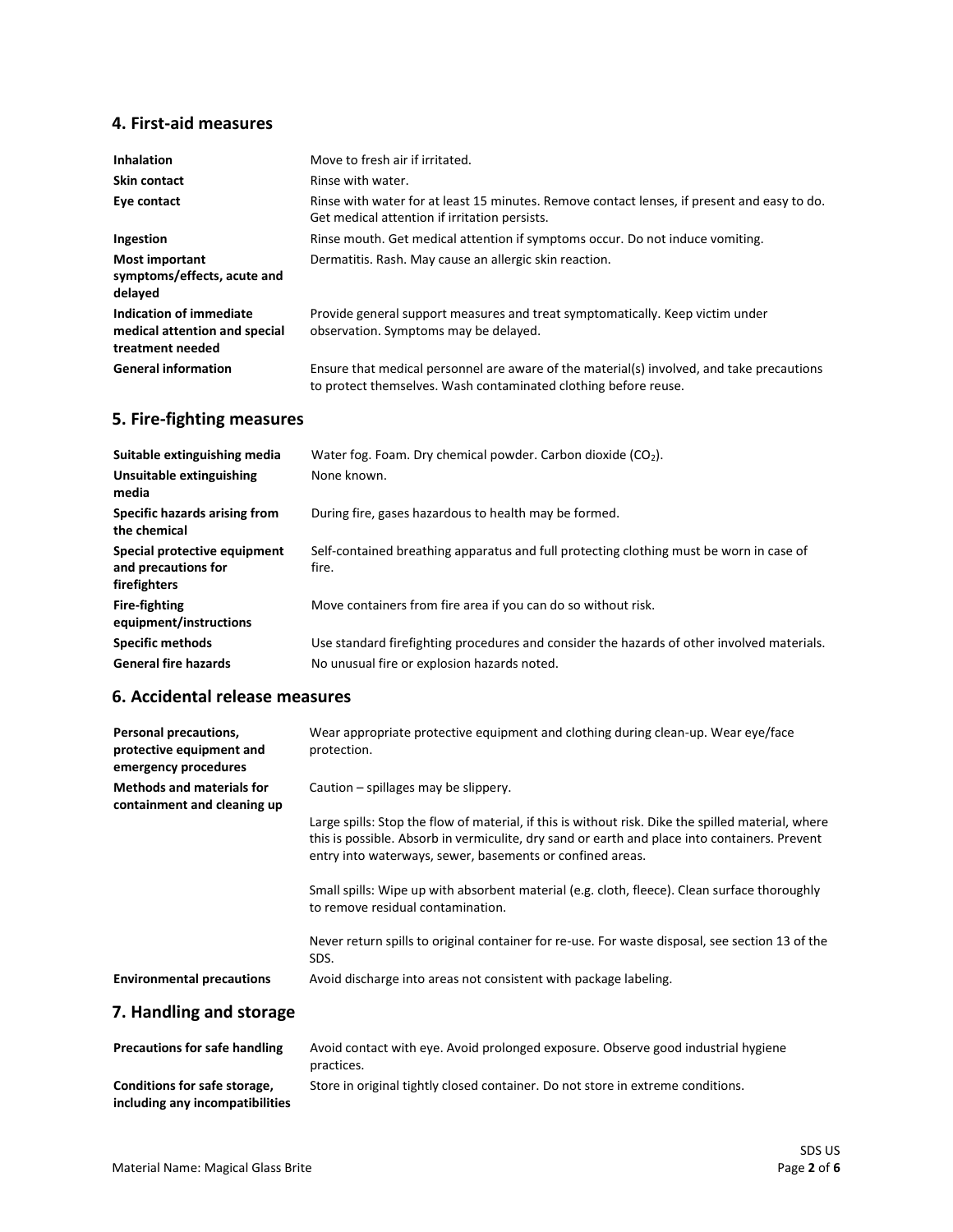# **8. Exposure controls/personal protection**

| <b>Occupational exposure limits</b>                                   |                          |                                                                       |                |                                                                                                                                                                                   |
|-----------------------------------------------------------------------|--------------------------|-----------------------------------------------------------------------|----------------|-----------------------------------------------------------------------------------------------------------------------------------------------------------------------------------|
| US OSHA Table Z-1 Limits for Air Contaminants (29 CFR 1910.1000)      |                          |                                                                       |                |                                                                                                                                                                                   |
| <b>Components</b>                                                     | <b>Type</b>              |                                                                       | Value          |                                                                                                                                                                                   |
| 2-butoxyethanol                                                       | PEL                      |                                                                       | 50 ppm         |                                                                                                                                                                                   |
| <b>US ACGIH Threshold Limit Values</b>                                |                          |                                                                       |                |                                                                                                                                                                                   |
| <b>Components</b>                                                     | <b>Type</b>              |                                                                       | Value          |                                                                                                                                                                                   |
| 2-butoxyethanol                                                       | <b>STEL</b>              |                                                                       | 20 ppm         |                                                                                                                                                                                   |
| <b>Biological limit values</b>                                        |                          |                                                                       |                |                                                                                                                                                                                   |
| <b>ACGIH Biological Exposure Indices</b>                              |                          |                                                                       |                |                                                                                                                                                                                   |
| <b>Components</b>                                                     | Value                    | <b>Determinant</b>                                                    | <b>Species</b> | <b>Sampling Time</b>                                                                                                                                                              |
| 2-butoxyethanol                                                       | 200 mg/g                 | Creatinine                                                            | Urine          | End of shift.                                                                                                                                                                     |
| <b>Appropriate engineering</b><br>controls                            |                          | Emergency eye wash stations and showers should be readily accessible. |                |                                                                                                                                                                                   |
| Individual protection measures, such as personal protective equipment |                          |                                                                       |                |                                                                                                                                                                                   |
| Eye/face protection                                                   | Avoid contact with eyes. |                                                                       |                |                                                                                                                                                                                   |
| Skin protection                                                       |                          |                                                                       |                |                                                                                                                                                                                   |
| <b>Hand protection</b>                                                | None.                    |                                                                       |                |                                                                                                                                                                                   |
| Other                                                                 | None.                    |                                                                       |                |                                                                                                                                                                                   |
| <b>Respiratory protection</b>                                         |                          | Respiratory protection not required.                                  |                |                                                                                                                                                                                   |
| <b>Thermal hazards</b>                                                | None.                    |                                                                       |                |                                                                                                                                                                                   |
| <b>General hygiene</b><br>considerations                              | smoking.                 |                                                                       |                | When using do not smoke or use chewing tobacco. Always observe good personal hygiene<br>measures, such as washing after handling the material and before eating, drinking, and/or |

# **9. Physical and chemical properties**

| Appearance                        |                |
|-----------------------------------|----------------|
| <b>Physical State</b>             | Liquid.        |
| Color                             | Blue.          |
| Odor                              | Citrus         |
| Odor threshold                    | Not available. |
| рH                                | 5-7            |
| Melting/freezing point            | Not available. |
| Initial boiling point and boiling | >212°F (100°C) |
| range                             |                |
| Flash point                       | >212°F (100°C) |
| <b>Evaporation rate</b>           | Not available. |
| Flammability                      | Not available. |
| <b>Flammability Limits</b>        |                |
| Upper                             | Not available. |
| Lower                             | Not available. |
| Vapor pressure                    | Not available. |
| Vapor density                     | Not available. |
| Specific gravity (water=1)        | 1.00           |
| Solubility in water               | Soluble.       |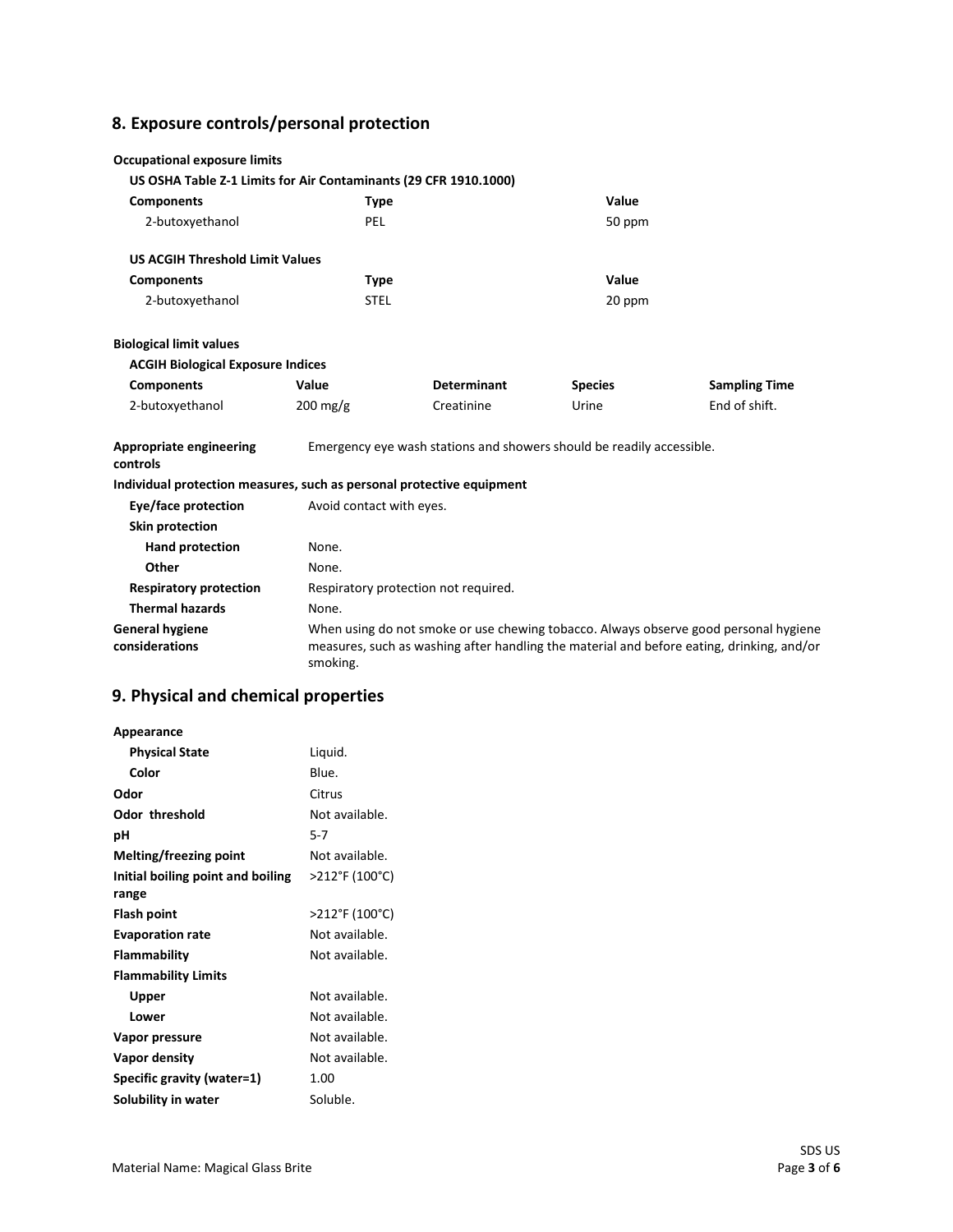| <b>Partition coefficient</b><br>(n-octanol/water) | Not available.         |
|---------------------------------------------------|------------------------|
| <b>Auto-ignition temperature</b>                  | Not available.         |
| <b>Decomposition temperature</b>                  | Decomposes on heating. |
| <b>Viscosity</b>                                  | Not available.         |

# **10. Stability and reactivity**

| Reactivity                                   | This product is stable and non-reactive under normal conditions of use. |
|----------------------------------------------|-------------------------------------------------------------------------|
| <b>Chemical stability</b>                    | Material is stable under normal conditions.                             |
| <b>Possibility of hazardous</b><br>reactions | Hazardous polymerization does not occur.                                |
| <b>Conditions to avoid</b>                   | Heat, flames can cause product to decompose.                            |
| Incompatible materials                       | None.                                                                   |
| <b>Hazardous decomposition</b><br>products   | Carbon dioxide, carbon monoxide.                                        |

# **11. Toxicological information**

| Information on likely routes of<br>exposure                                        |                                                              |
|------------------------------------------------------------------------------------|--------------------------------------------------------------|
| Ingestion                                                                          | Expected to be a low ingestion hazard.                       |
| <b>Inhalation</b>                                                                  | Expected to be a low inhalation hazard.                      |
| <b>Skin contact</b>                                                                | Prolonged skin contact causes irritation.                    |
| Eye contact                                                                        | Repeated and/or prolonged eye contact causes eye irritation. |
| Symptoms related to the<br>physical, chemical and<br>toxicological characteristics | Dermatitis. Rash. May cause an allergic skin reaction.       |
| <b>Acute toxicity</b>                                                              | Not established.                                             |

| Magical Glass Brite (CAS mixture) | Product | <b>Route and Species</b> | $LD_{50}$              |
|-----------------------------------|---------|--------------------------|------------------------|
|                                   |         |                          |                        |
|                                   | Acute   | <i>Oral.</i> rat         | >5,000 mg/kg estimated |

\*Estimates for product may be based on additional component data not shown

| <b>Skin corrosion/irritation</b>                      | Causes skin irritation.                                        |
|-------------------------------------------------------|----------------------------------------------------------------|
| Serious eye damage/ irritation                        | Causes serious eye irritation.                                 |
| <b>Respiratory sensitization</b>                      | Not classified.                                                |
| <b>Skin sensitization</b>                             | Not classified.                                                |
| Germ cell mutagenicity                                | Not classified.                                                |
| Carcinogenicity                                       | Not considered a carcinogen.                                   |
|                                                       | OSHA Specifically Regulated Substances (29 CFR 1910.1001-1050) |
| Not Listed.                                           |                                                                |
| Reproductive toxicity                                 | Not classified.                                                |
| Specific target organ toxicity -<br>single exposure   | Not classified.                                                |
| Specific target organ toxicity -<br>repeated exposure | Not classified.                                                |
| <b>Aspiration hazard</b>                              | Not considered an aspiration hazard.                           |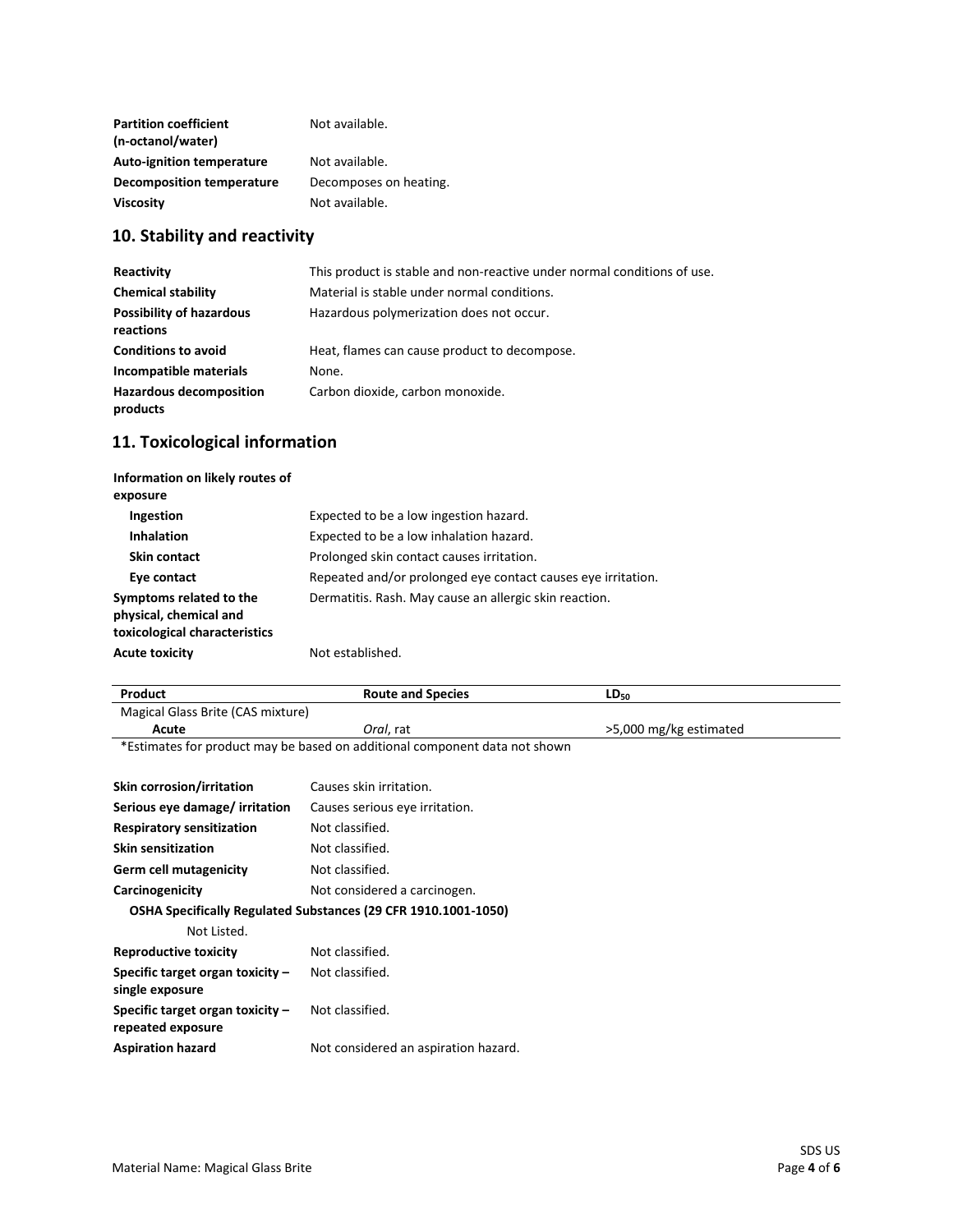## **12. Ecological information**

| <b>Ecotoxicity</b>                                                         |                                    |                                         |
|----------------------------------------------------------------------------|------------------------------------|-----------------------------------------|
| Product                                                                    | <b>Species</b>                     | <b>Test Results</b>                     |
| Magical Glass Brite (CAS mixture)                                          |                                    |                                         |
| Aquatic                                                                    |                                    |                                         |
| Fish                                                                       | Oncorhynchus mykiss                | $LC_{50}(96hr)$ : 30,000 mg/L estimated |
| *Estimates for product may be based on additional component data not shown |                                    |                                         |
| Persistence and degradability                                              | Not available.                     |                                         |
| <b>Bioaccumulative potential</b>                                           | Potential to bioaccumulate is low. |                                         |
| Mobility in soil                                                           | Not available.                     |                                         |
| Other adverse effects                                                      | Not available.                     |                                         |

### **13. Disposal considerations**

| <b>Disposal instructions</b>          | Dispose of in accordance with local regulations.                                                                                                                                                                        |
|---------------------------------------|-------------------------------------------------------------------------------------------------------------------------------------------------------------------------------------------------------------------------|
| Local disposal regulations            | None.                                                                                                                                                                                                                   |
| Waste from residues/unused<br>product | Dispose of in accordance with local regulations. Empty containers or liners may retain<br>some product residues. This material and its container must be disposed of in a safe<br>manner. (see: Disposal instructions). |
| Contaminated packaging                | Empty containers should be rinsed with water and recycled.                                                                                                                                                              |

### **14. Transport information**

#### **DOT**

Not regulated as dangerous goods.

### **15. Regulatory information**

#### **US federal regulations**

**SARA 302 Extremely hazardous substance**

Not listed.

#### **SARA 304 Emergency release notification**

Not listed.

#### **SARA 311/312 Hazard Categories**

Immediate Hazard - Yes Delayed Hazard – No Fire Hazard – No

Pressure Hazard – No

#### Reactivity Hazard – No **SARA 313 (TRI reporting)**

2-butoxyethanol (Glycol Ether Category)

## **16. Other information, including date of preparation or last revision**

| <b>Issue date</b>         | 1/16/2015       |
|---------------------------|-----------------|
| <b>Revision date</b>      | 1/16/2015       |
| <b>Version #</b>          | 1               |
| HMIS <sup>®</sup> ratings | Health: 1       |
|                           | Flammability: 0 |